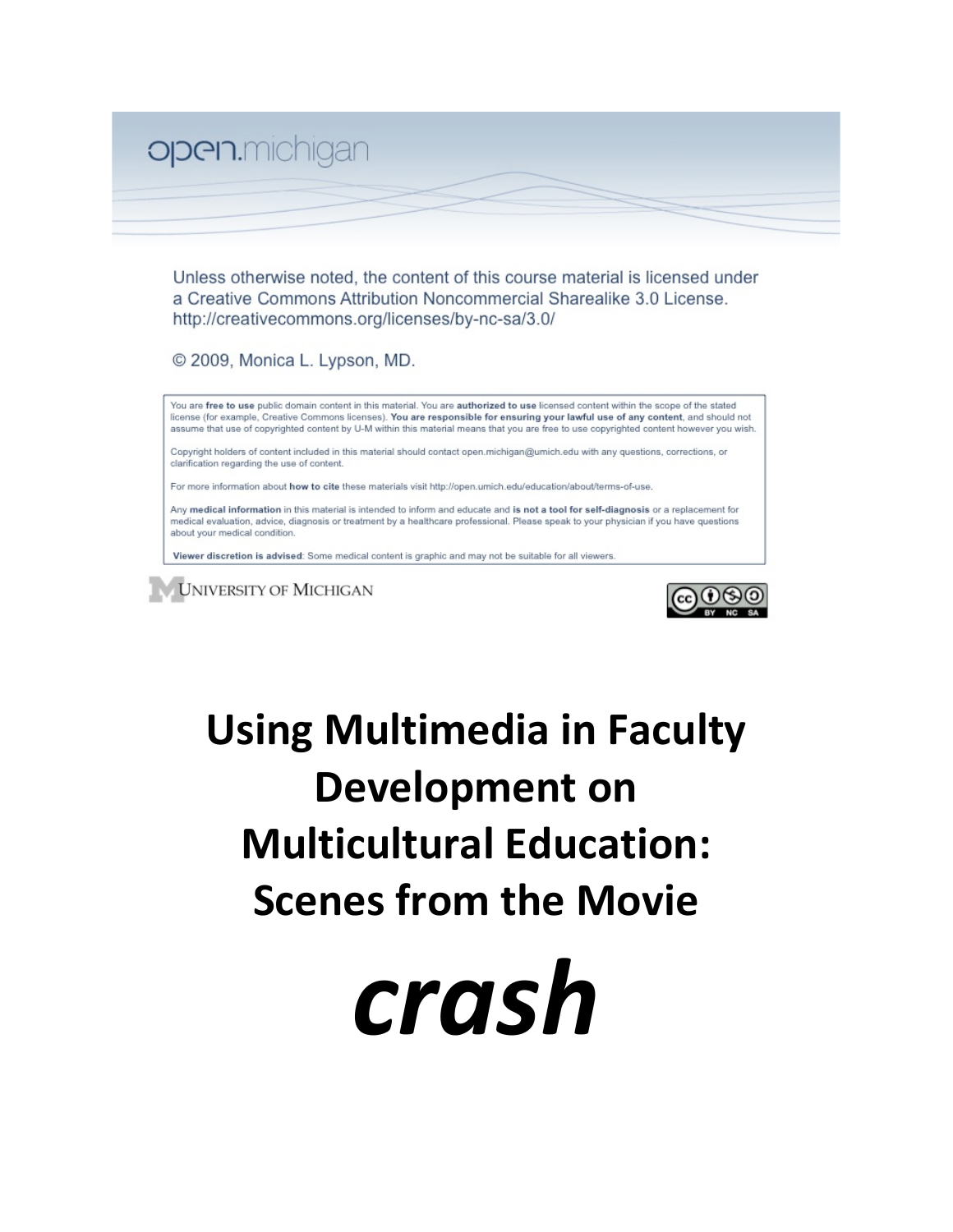#### **Session
Overview
&
Format:**

This
is
a
FACULTY
DEVELOPMENT
WORKSHOP.

This
workshop
is
designed
to
last approximately 1.5 hours and will assist faculty in facilitating discussions on race, gender,
sexual
orientation
and
socioeconomic
diversity.

Upon
viewing
four different
scenes
from
the
Academy
Award‐winning
movie *Crash*,
participants
will engage
in
active
discussion
sessions
in
which
they
reflect
on
their
impressions
of the actors, situations and themes of each scene. They will be asked to discuss the contentious
and
emotional
issues
that
had
created
the
situation
in
each
scene
as the basis for exploration of their own personal and professional experiences and identities.

This
workshop
provide
faculty
with
skills
to
use
when
discussing controversial
issues
with
their
students.

# *Crash*

http://www.imdb.com/title/tt0375679/ *The
2004
film,
winner
of
3
Academy
Awards,
is
about
the Inter‐twining
racial
and
social
tensions
in Los
Angeles.*

#### **Intended
Learning
Outcomes**

- 1) To
improve
awareness
of
issues
related
to
teaching
in
a
multicultural classroom.
- 2) To expose faculty to the use of multimedia (narrative/stories) to stimulate discussion
on
topics
of
diversity.
- 3) To
improve
small
group
facilitation
skills
on
topics
of
multiculturalism.
- 4) To
explore
issues
of
privilege/racism/class
in
U.S.
society.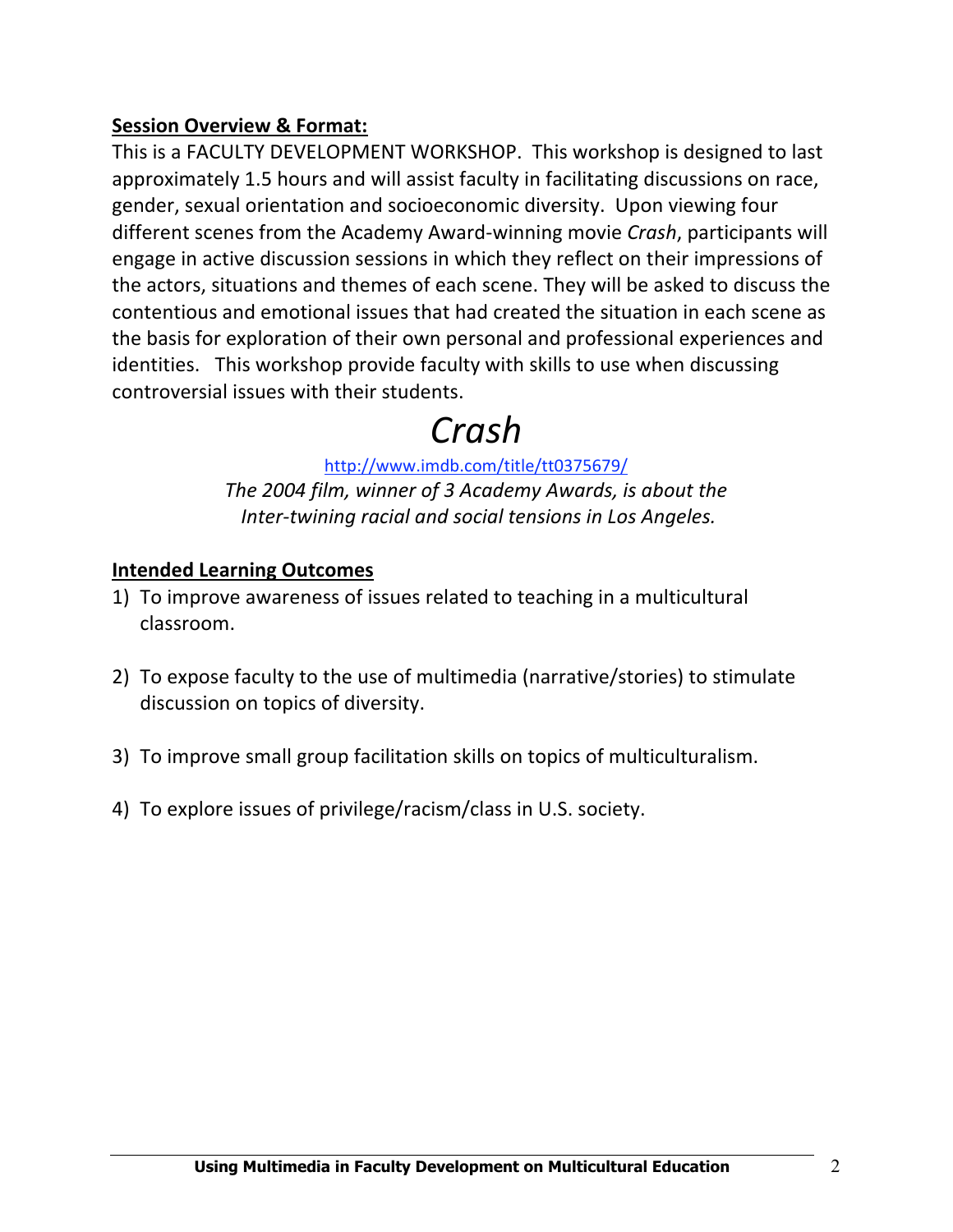# **Crash
Workshop AGENDA**

Introductions 5 mins Overview
of
Intended
Learning
Outcomes (ILOs)
&
Ideals
of
Group
Interactions 5
mins

# **ACTIVITIES**

| Scene 1 | Large Group Exercise            | 10 mins |
|---------|---------------------------------|---------|
| Scene 2 | <b>Using Reflective Writing</b> | 15 mins |
| Scene 3 | <b>Small Group Interactions</b> | 20 mins |
| Scene 4 | Using the "Fishbowl" Technique  | 30 mins |

Wrap Up & Evaluation 10 mins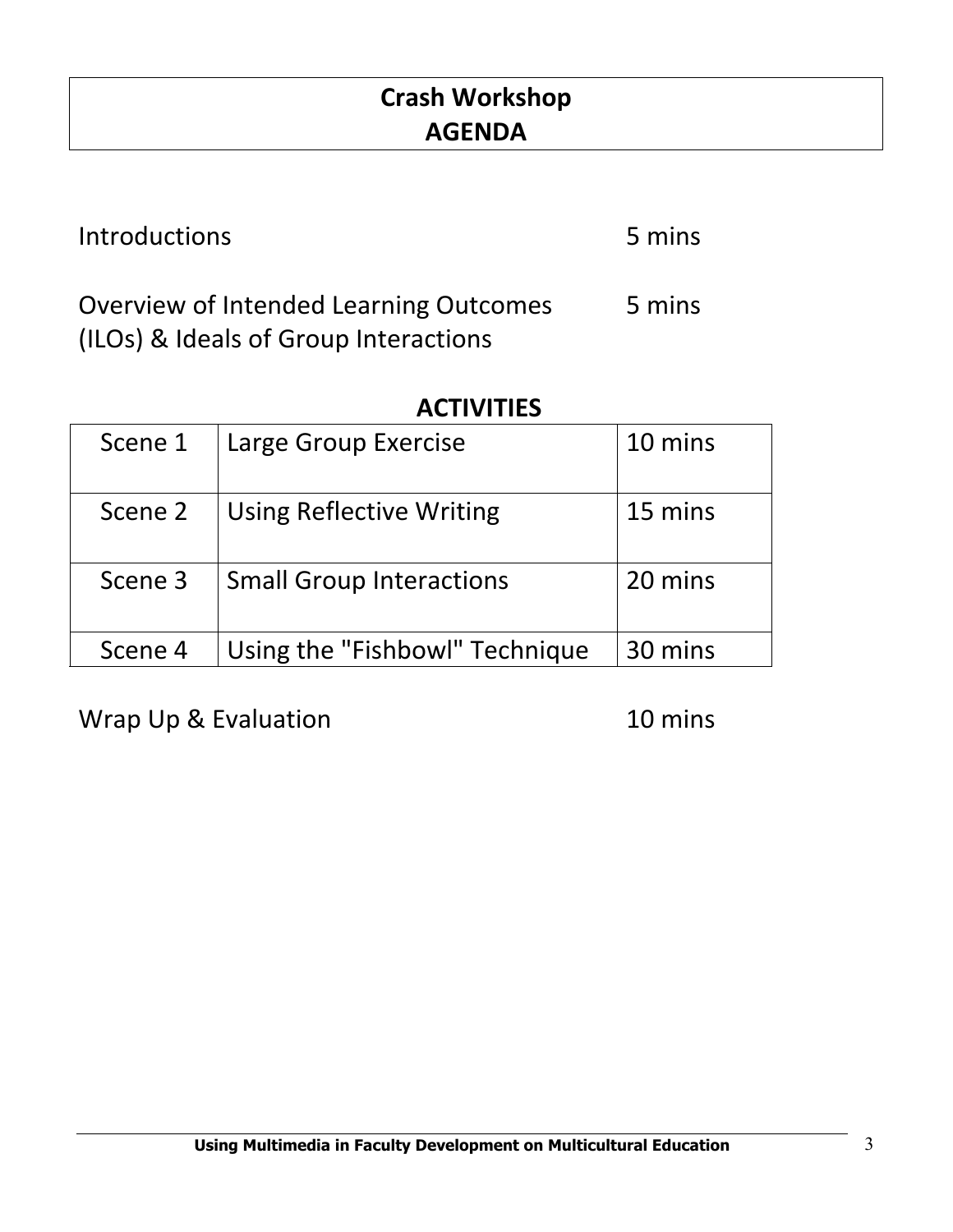Pawn
Shop/Attempted
Shooting
(10
minutes)

#### **Session
Format:**

Open
discussion

#### **Process:**

- Reflections on the scenes
- Large
Group
Discussion

#### **Topics:**

Language
barriers,
immigrant
stereotyping,
victim
becoming
the
victimized

#### **Questions
for
Reflection:**

- How did you **FEEL** about these scenes?
- Did the scene pairing impact your views on the characters?
- How would you deal with a group of students with similar feelings around
the
issues
portrayed
in
the
movie?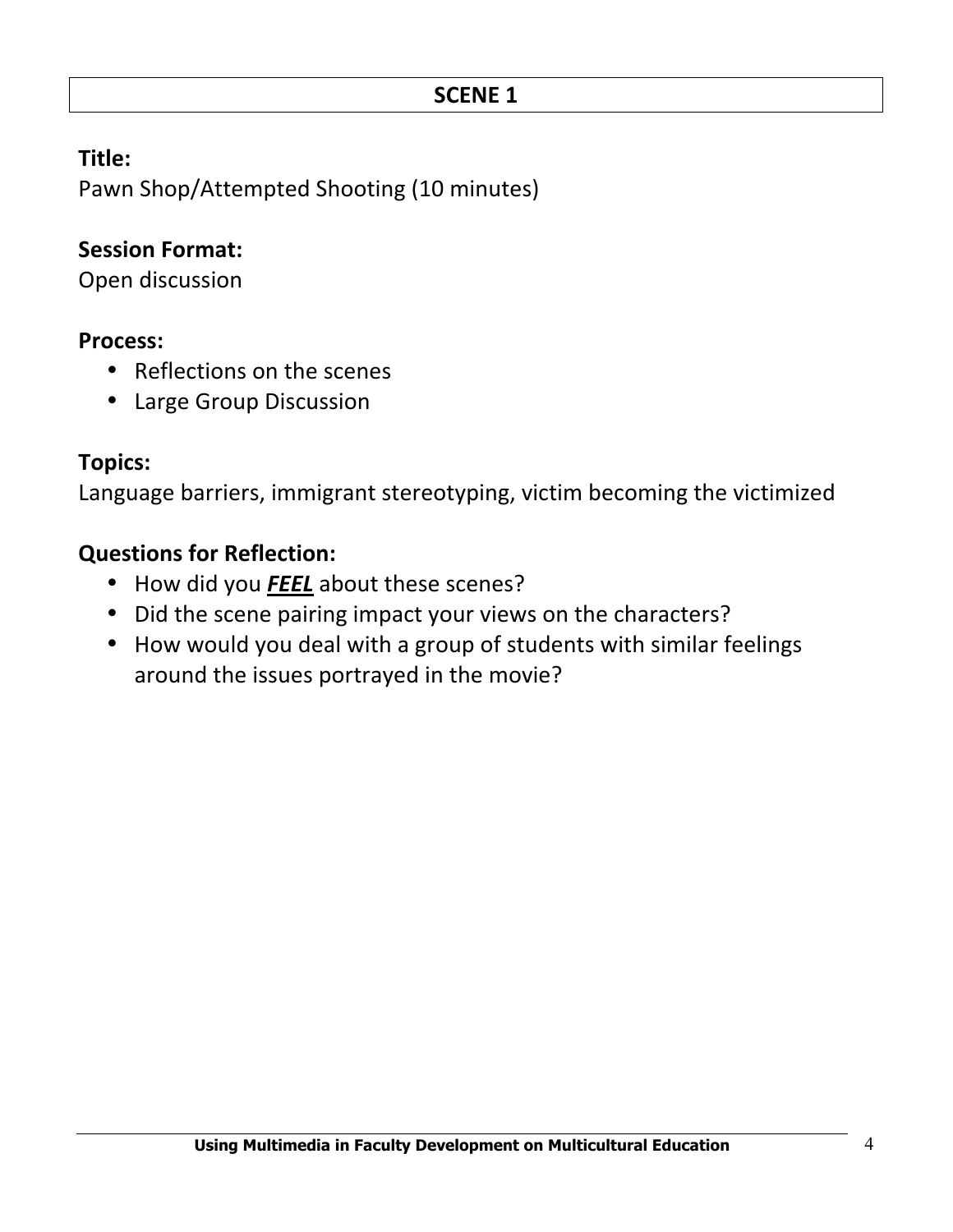Blind
Fear/Freeing
the
Slaves
(15
minutes)

# **Session
Format:**

Reflective
Writing

#### **Process:**

- Spend three (3) minutes writing down reflections especially focused on the
affective
domain
(feelings
evoked
by
these
scenes).
- Discuss your reflections in small groups of three

## **Topics:**

Generalizations,
stereotypes,
intra‐group
profiling,
racism

# **Questions
for
Small
Group:**

- Make a list of the three most striking themes that arise from this pair of scenes
and
come
back
and
share
with
large
group.
- What is the connection between these two scenes?
- How would one use reflective exercises as this one to promote student learning
around
difficult
issues?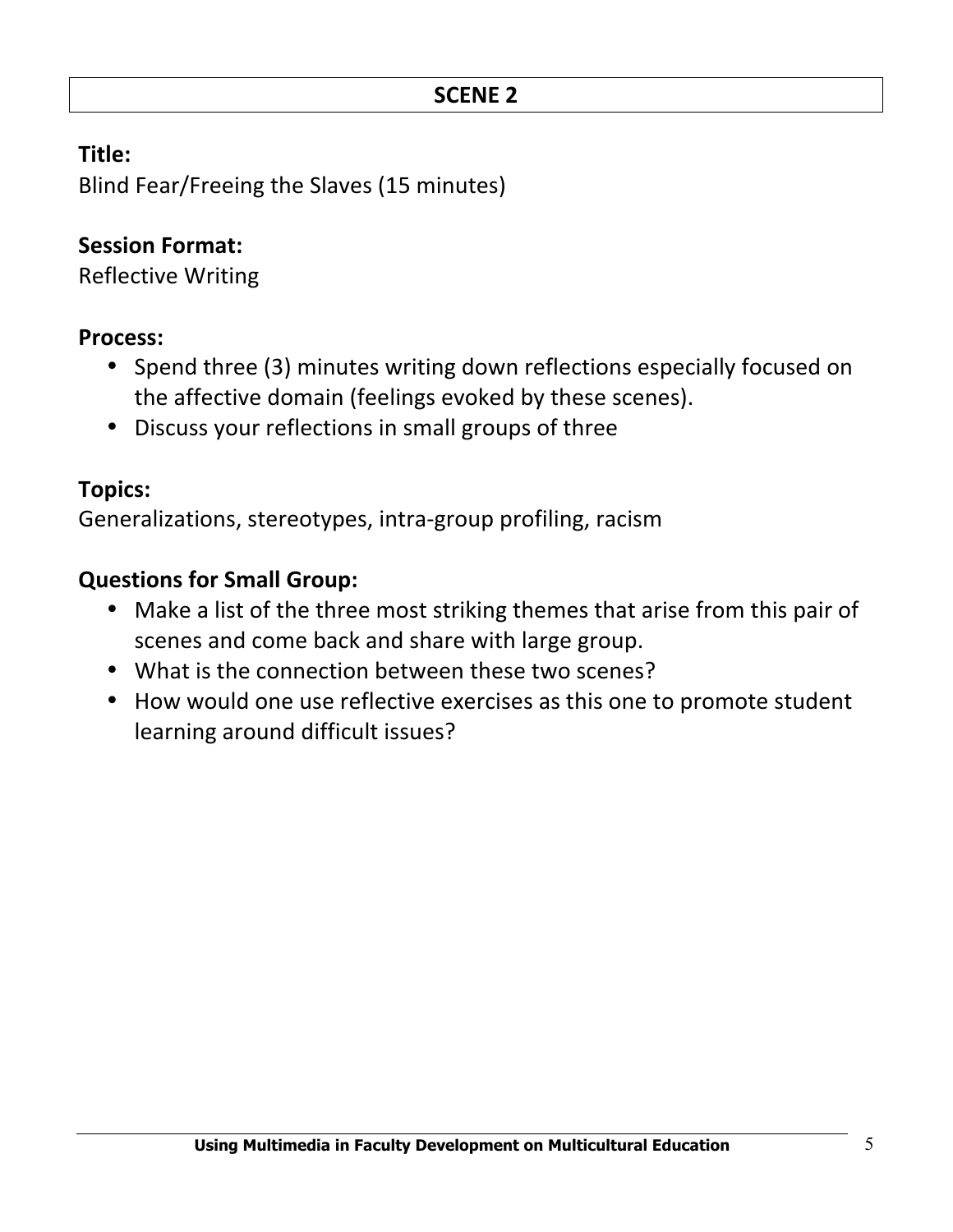**Title:** Blind
Fear/Freeing
the
Slaves

Describe in several sentences your reflections on the issues portrayed in **these
scenes.

Continue
to
focus
on
the
affective
domain.**

List the three most striking themes that arise from this pair of scenes **below.**

| ╭           |  |  |
|-------------|--|--|
| ⌒<br>۷.     |  |  |
| ◠<br>≺<br>◡ |  |  |

What is the connection between these two scenes?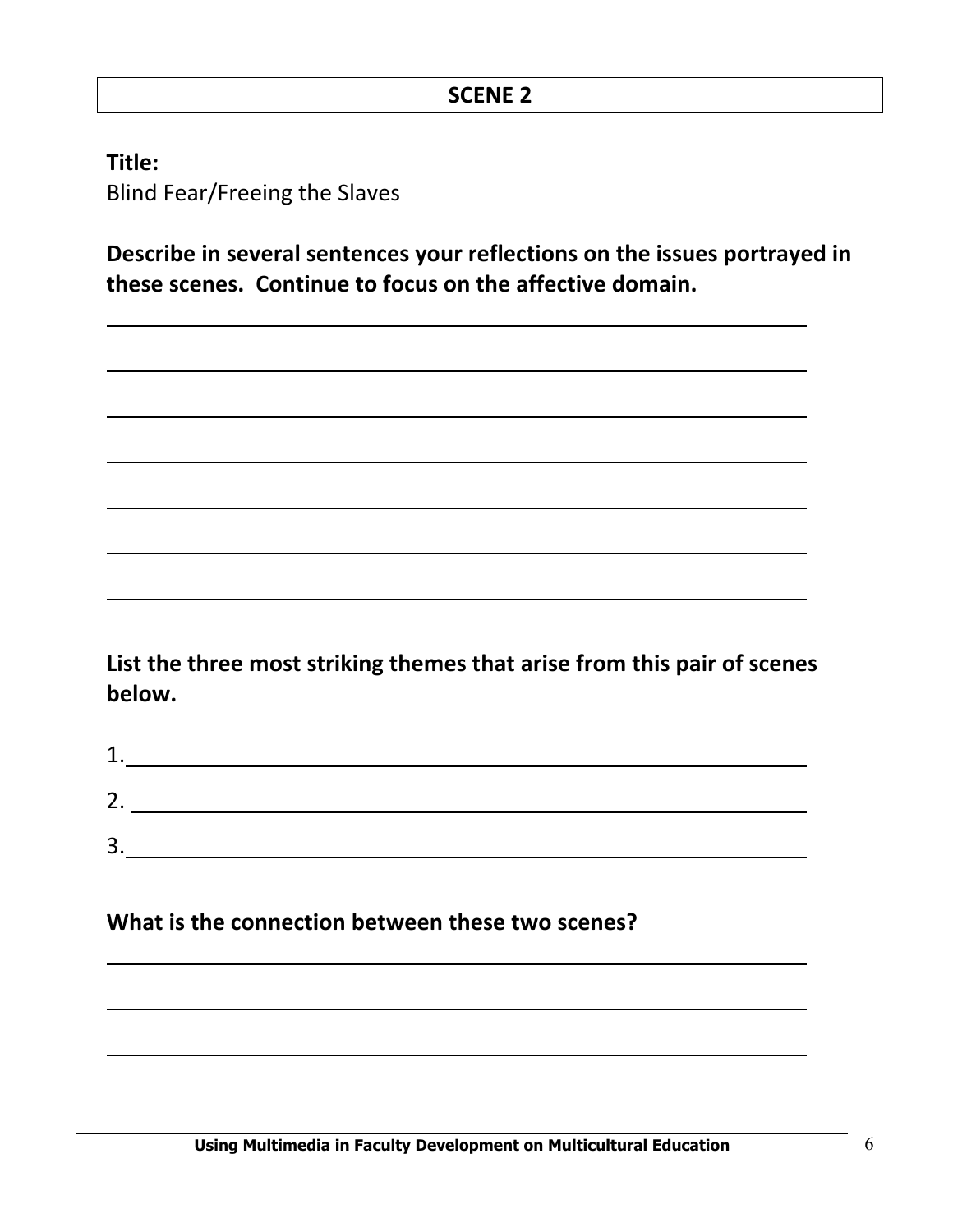Telephone
Conversation/Meeting
with
Insurance
Manager/Car
Crash (20
minutes)

# **Session
Format:**

Small
group
interactions

## **Process:**

Discuss
your
reflections
in
small
groups
of
three

# **Topics
for
your
consideration:**

• Assumptions,
profiling,
privilege,
Affirmative
Action

# **Questions
for
consideration:**

- What themes appear in these scenes?
- How are the issues of position and privilege reflected in these scenes?
- As an instructor dealing with these themes and your own emotions, how do you facilitate a discussion these topics in the classroom setting?
- How would you (Primary Care Provider) react at the next visit if the father was your patient and you had refused referral to the specialist?
- How would you help students reflect on the themes as they relate to health care reform?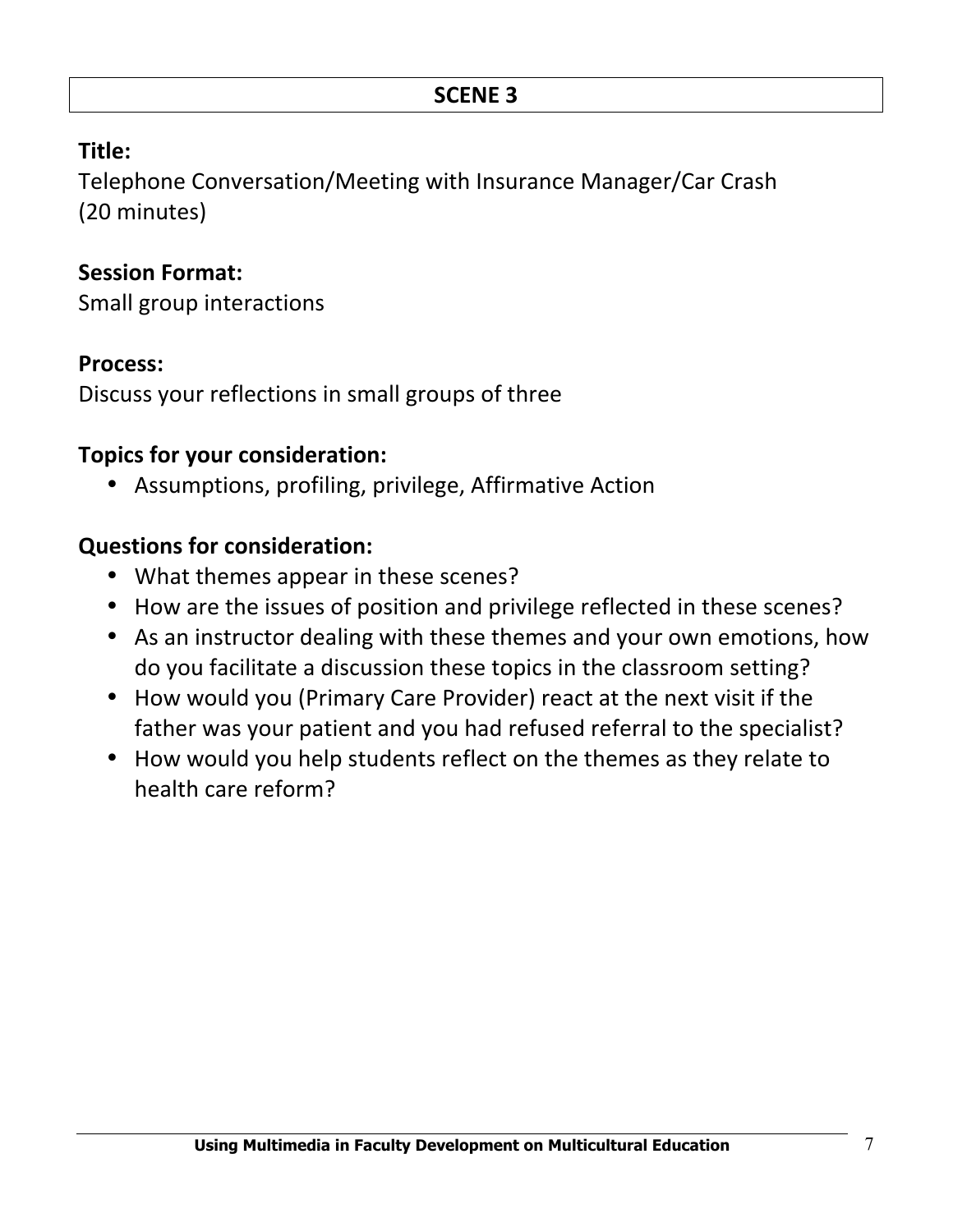First
Traffic
Stop/Bedroom
Conversation/Second
Traffic
Stop
(30
minutes)

#### **Session
Format:**

Fishbowl

#### **Process:**

Fishbowl
(gender‐based
groups)

- Watching Scenes & Fishbowl Explanation (5 minutes)
	- o Arrange
	chairs
	in
	two
	concentric
	circles
	- o Explain
	the
	activity
	to
	learners,
	those
	on
	the
	outer
	circle
	will
	remain
	silent
	and observe
	(men)
	- o The
	learners
	in
	each
	group
	must
	use
	active
	listening
	skills
	and
	find
	ways
	to discuss
	difficult
	issues
- Inside Group Response (10 minutes)
	- o The
	inner
	circle
	will
	reflect
	on
	the
	questions
	posed
	to
	the
	group
	(women)
- Outside
Group
Response
(15
minutes)
	- o Once
	the
	conversation
	comes
	to
	a
	close,
	the
	outer
	group
	will
	be
	asked
	to weigh
	in
	on
	the
	discussion

# **Topics:**

Profiling,
(dis)empowerment,
sexism,
racism

# **Questions
for
consideration:**

- What is the process you are observing?
- Can you relate this to any previous experience you may have had?
- How did you feel about this scene?
- How could you use the lessons learned from this activity and this segment of the movie to assist you in teaching in your small groups?
- How have the comments you heard inform you about some of the feelings
your
students
may
have?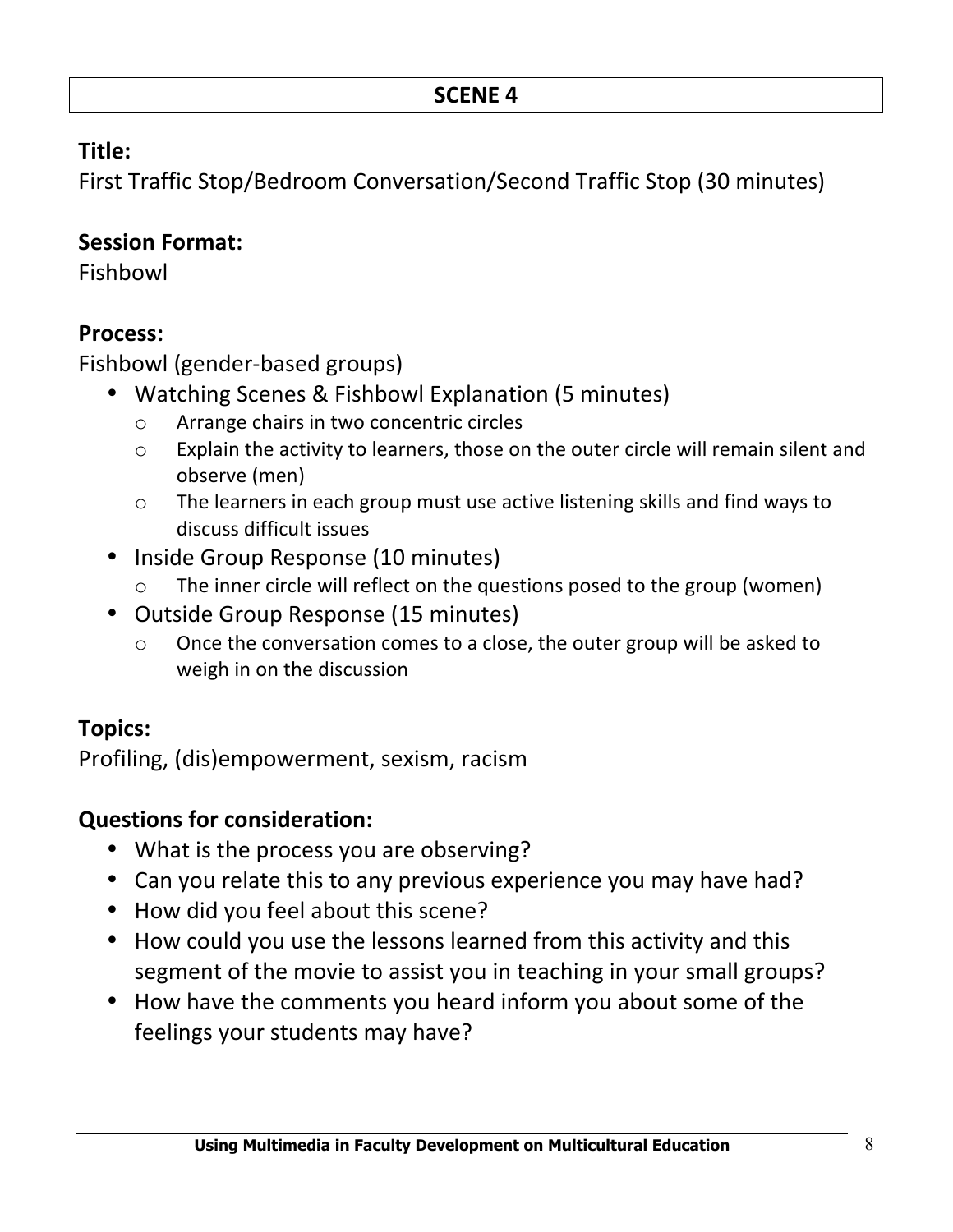## **FISHBOWL
DESCRIPTION**

The fishbowl is a very strong peer learning strategy in which some participants are in an outer circle and one or more are in the center of the outer circle. In all fishbowl activities, both those in the inner and those in the outer circles have roles to fulfill. Fishbowls can be
used
to
assess
comprehension,
as
described
in
the
Hot
Seat
variation
below,
to
assess group
work,
to
encourage
constructive
peer
assessment,
to
discuss
issues
in
the classroom,
and
to
do
a
number
of
other
things.
Consider
the
activity
and
use
it
when
you feel
it
is
appropriate
to
meet
your
needs.

In its simplest form, arrange chairs in the classroom in two concentric circles. Explain the activity to the learners and ensure that they understand the roles they will play. Make sure all learners are seated in both the inside and the outside at some point, though they don't
all
have
to
be
in
both
every
time
you
do
a
fishbowl
activity.
Normally,
either
the person or people in the inner circle interact while those in the outer circle observe – with a list of specific aspects of the interaction to observe, or, the person or people in the inner circle are, in a sense, in the hot seat, being asked questions by those in the outer circle.
An
example
of
the
latter
is
below
in
the
Hot
Seat
activity.
An
example
of
the
former follows.

Because group work can sometimes be a struggle, as learners begin to engage in group projects,
they
are
learning
both
the
content
for
the
project
and
how
to
act
and participate
in
groups.
One
way
to
have
learners
think
about
how
people
work
best
in groups is to create a fishbowl in which one group is in the fishbowl – or in the center circle.
Before
you
begin,
each
of
the
learners
in
the
fishbowl
has
to
be
clear
of
his
or
her role in the group. Each of the learners outside the fishbowl, or in the outer circle, has to be clear of what he or she is observing. You can do this however you think it will work best
for
your
learners.
One
idea
is
to
have
each
student
in
the
outer
circle
observing
one student in the inner circle (you may have to double, triple, or quadruple up, but that's a good thing). Another way of doing this is to give each learner in the outer circle a list of aspects
of
group
interaction
they
should
observe
and
comment
on.

The most important thing is to remind all learners that they will all be in the fishbowl at some
point,
so
they
have
to
keep
in
mind
how
they
state
their
observations
and criticisms.
This
does
not
mean
that
they
shouldn't
say
things
that
are
hard
to
say
or
hard to hear, just that they should say them in polite, constructive ways, rather than with the intention
of
hurting
someone.

#### **Reference:**

More information can be found at eSubjects.com under curricular supplements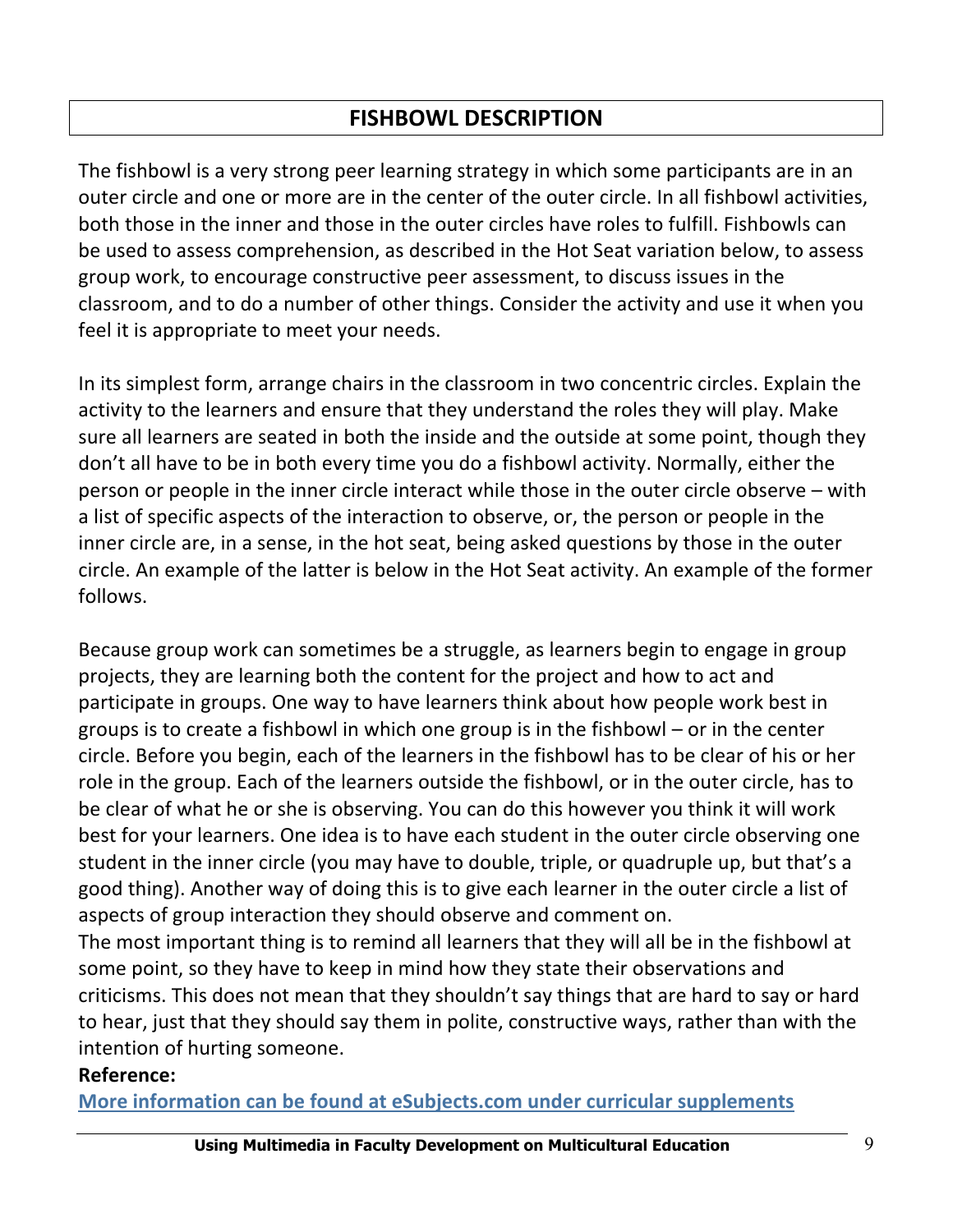#### **SCENE
EXCERPTS\***

Below are guidelines for creating your own excerpts from the 2004 DVD Crash<sup>1</sup>.

#### **SCENE
1**

Pawn
Shop/Attempted
Shooting

- $6:00 7:47$
- $\cdot$  1:20:35-1:22:02

#### **SCENE
2**

Blind
Fear/Freeing
the
Slaves

- 7:48–10:00
- $\cdot$  1:45:19-1:46:56

#### **SCENE
3**

Telephone
Conversation/Meeting
with
Insurance
Manager

- 15:32–16:14
- $\cdot$  46:24-49:07

#### **SCENE
4**

 $\overline{a}$ 

First
Traffic
Stop/Bedroom
conversation/Second
Traffic
Stop

- $\cdot$  17:17–22:24
- 23:15–25:05
- $\bullet$  1:14:29-1:18:33

\*We recommend having all workshop participants view the movie in its entirety prior to attending
the
workshop.

It
is
not
critical,
but
helpful.

<sup>1</sup> 16X9
Widescreen
2:35:1
DVD
Screen
Format
Catalog
#
17938